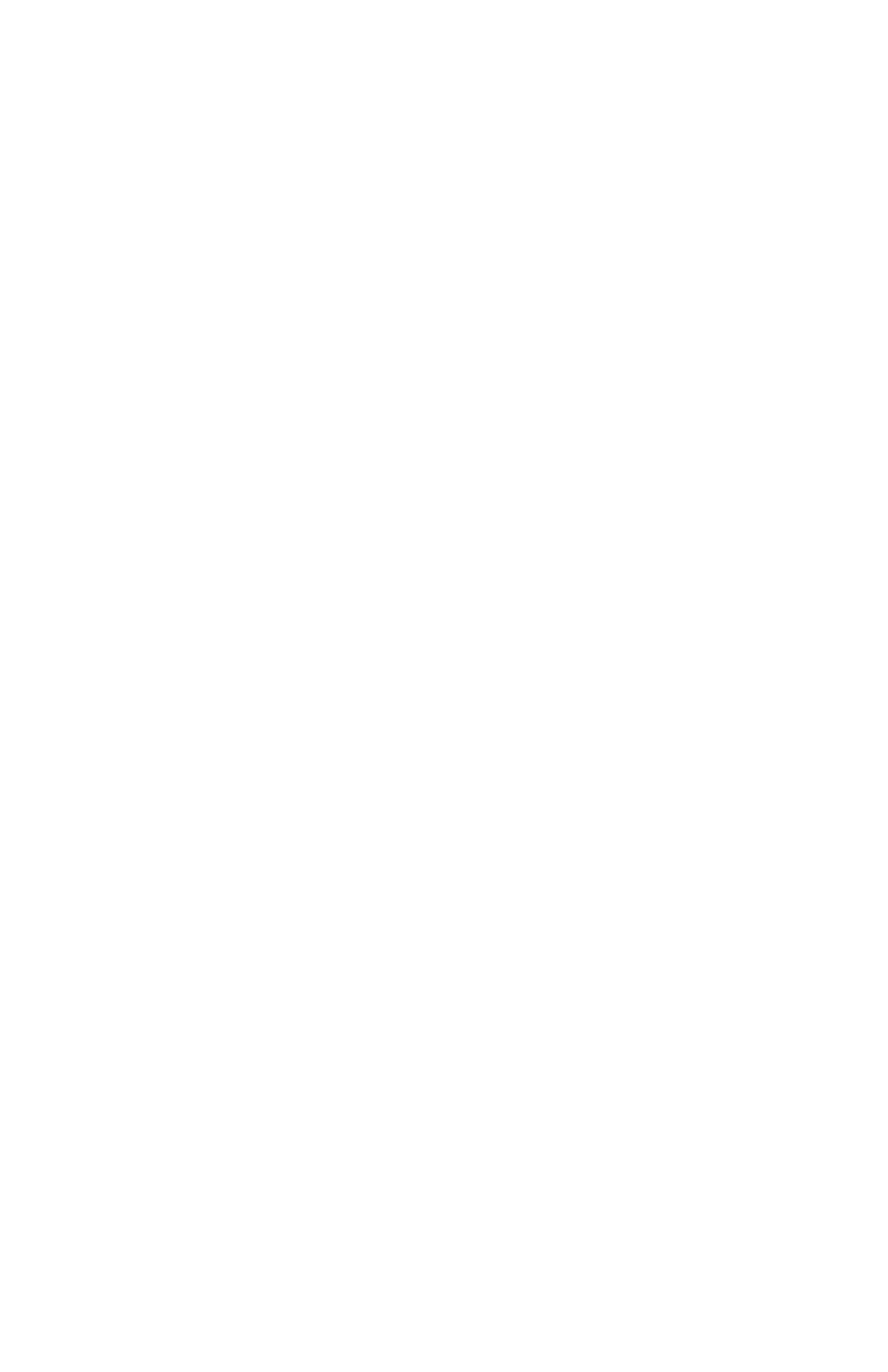# **Faucet Parts & Accessories**



### You may need the following tools/materials



### Daily Maintenance

- 1. Use a soft cloth and vinegar to remove hard water spots.
- 2. Check aerator (if present) regularly for calcium build up when water stream is not optimal.
- 3. DO NOT use caustic cleaning products as the use will break down finish and will void the product warranty.
- 4. Acceptable cleaners include vinegar or mild non-abrasive liquid detergents.
- 5. If the water pressure appears to be less than optimal remove, inspect, clean or replace aerator.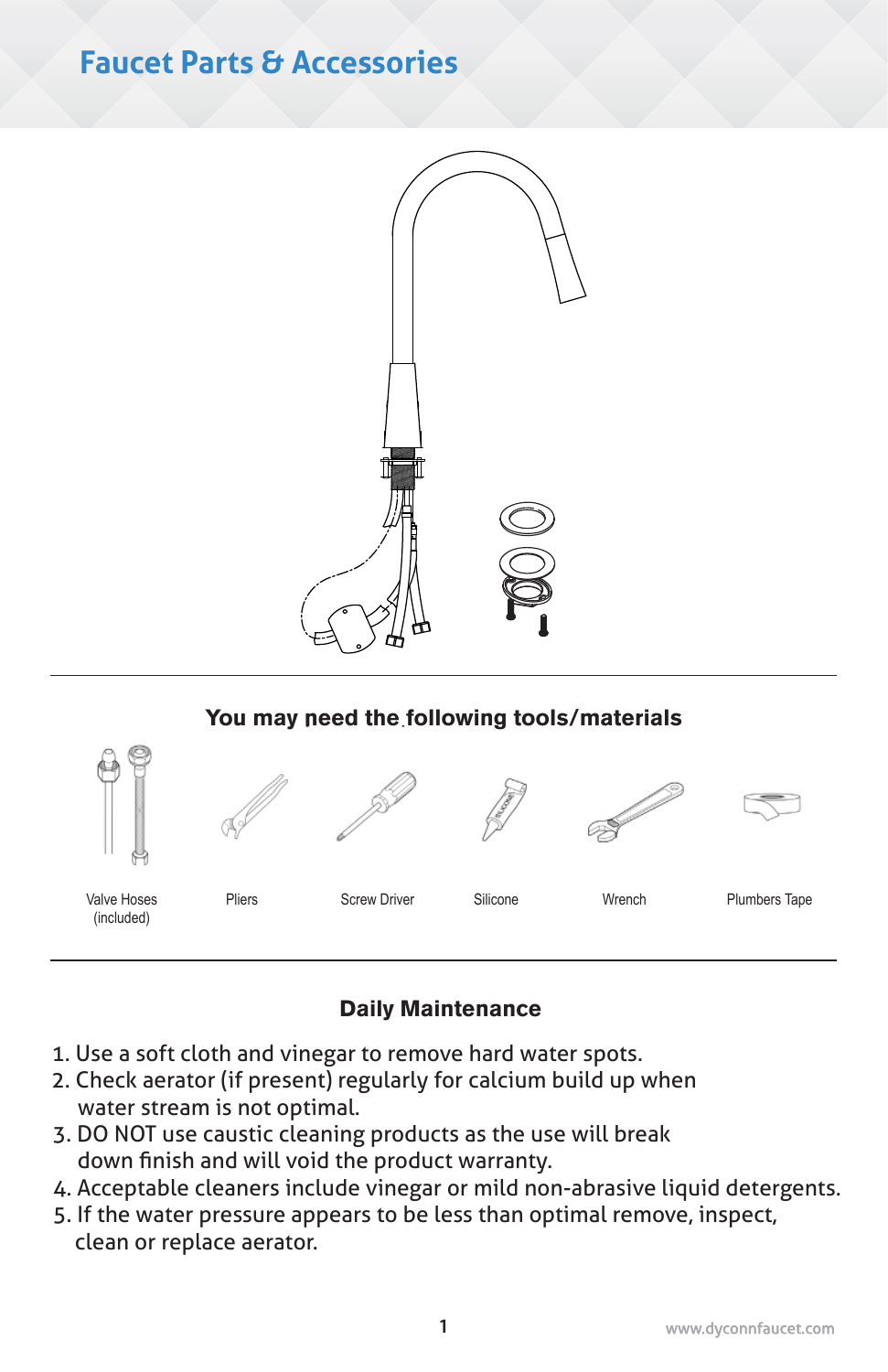# **Product Dimensions (TB1H15-BN)**



Spray Types

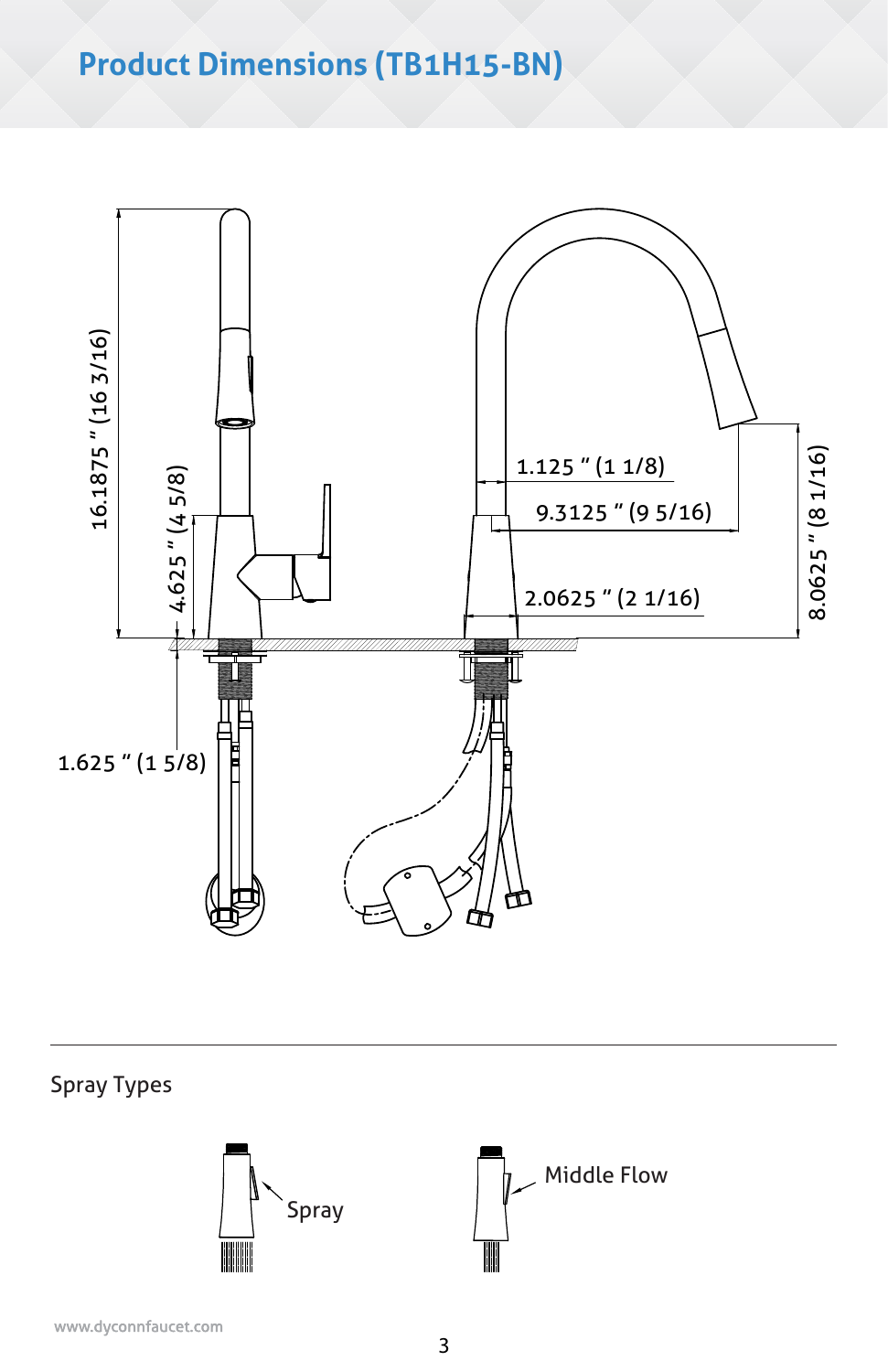# **Installation Instructions (WS3H39A)**

Step 1



The deck hole should be 1 3/8" (35mm) and the deck thickness should be no more than 2" (50.8mm).

## Step 2



Connect hot and cold flexible hoses to the faucet. Install the faucet through the deck mounting hole. Be sure to align the faucet in the direction desired. Install the rubber washer (1), metal washer (2) and metal base clamp (3). Make sure the plastic base is installed with the flat side facing the deck. Reinstall hose connector if it was removed during installation.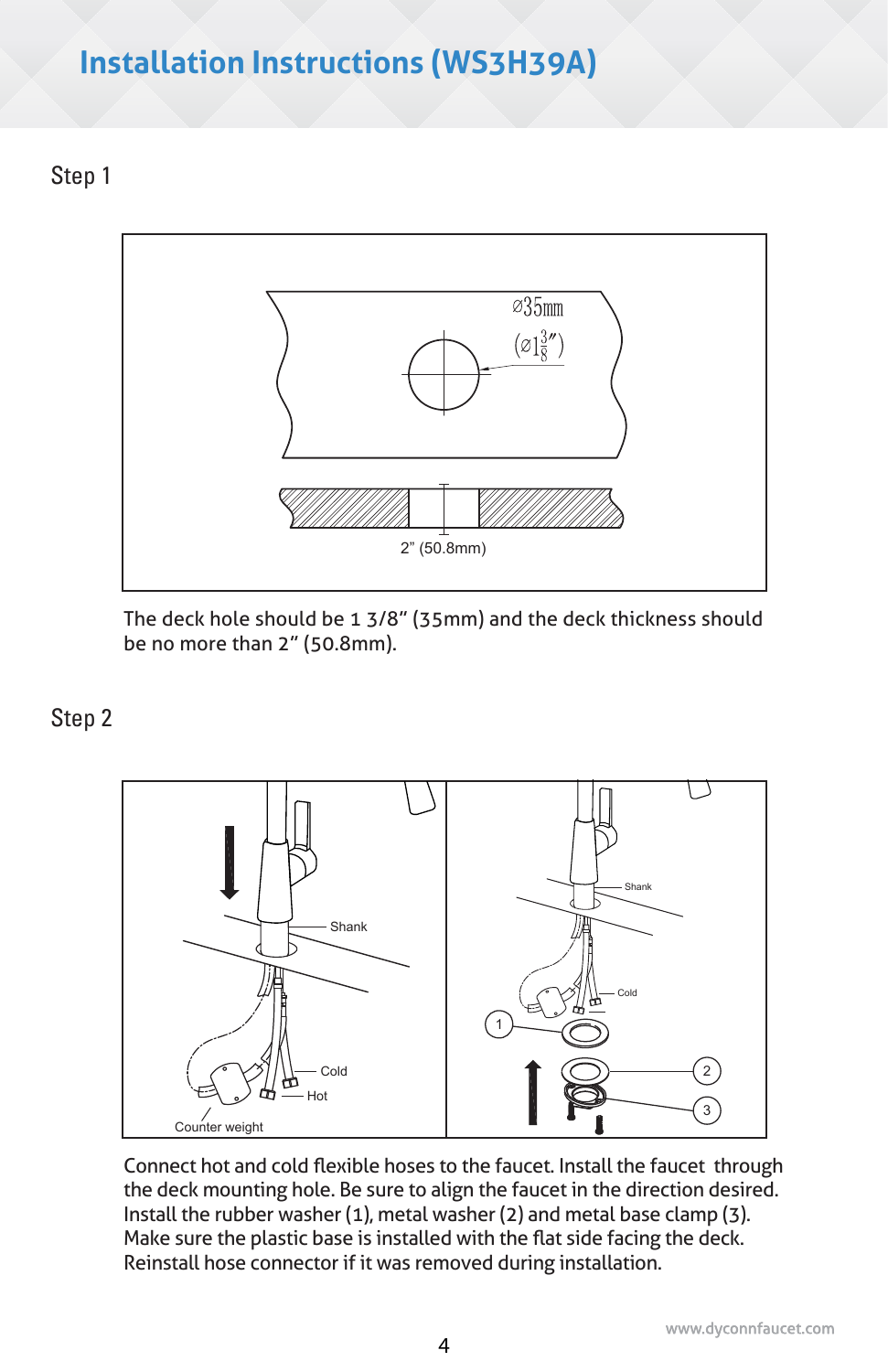# **Installation Instructions Instructions (WS3H39A)**

Step 3



Push the pull-out hose into the hose connector until you hear a click. Use the provided screws by screwing them into the metal base clamp (1). Screw them tightly without stripping the screw heads to secure the faucet.

Step 4



Proper installation of the hose weight kit will ensure that the spray head retracts smoothly. On the spray side of the hose, measure 15" down from the body of the faucet. Install the hose weight kit at this point. Pull out on the spray head, it should move easily and retract smoothly. Reposition the hose weight kit as necessary.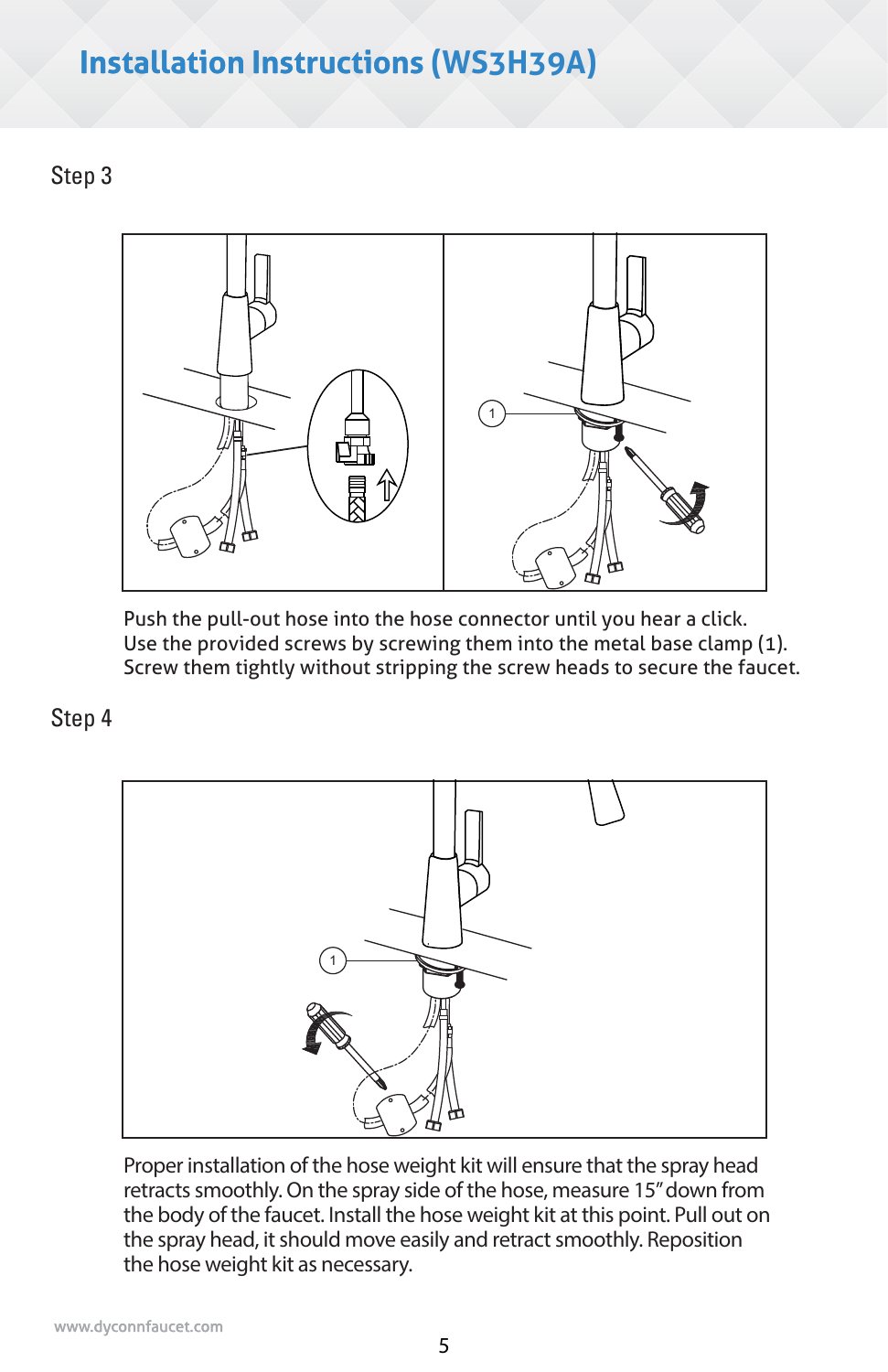# **Installation Instructions (WS3H39A)**

## Step 5



Proceed to connect water lines onto the respective water valves (we recommend using plumbers tape to prevent leakage). Once you've connected the water lines, turn on the water valves.

### Step 6



Hold on to the spray-head hose, unscrew it and remove it along with the rubber washer. Turn on the faucet to flush the hose and feed line for 1 minute to flush out debris. Turn off faucet and reinstall the rubber washer an to thoroughly flush out debris. Evaluate all connections for leakage. After<br>this process is complete you may proceed to use your new faucet.